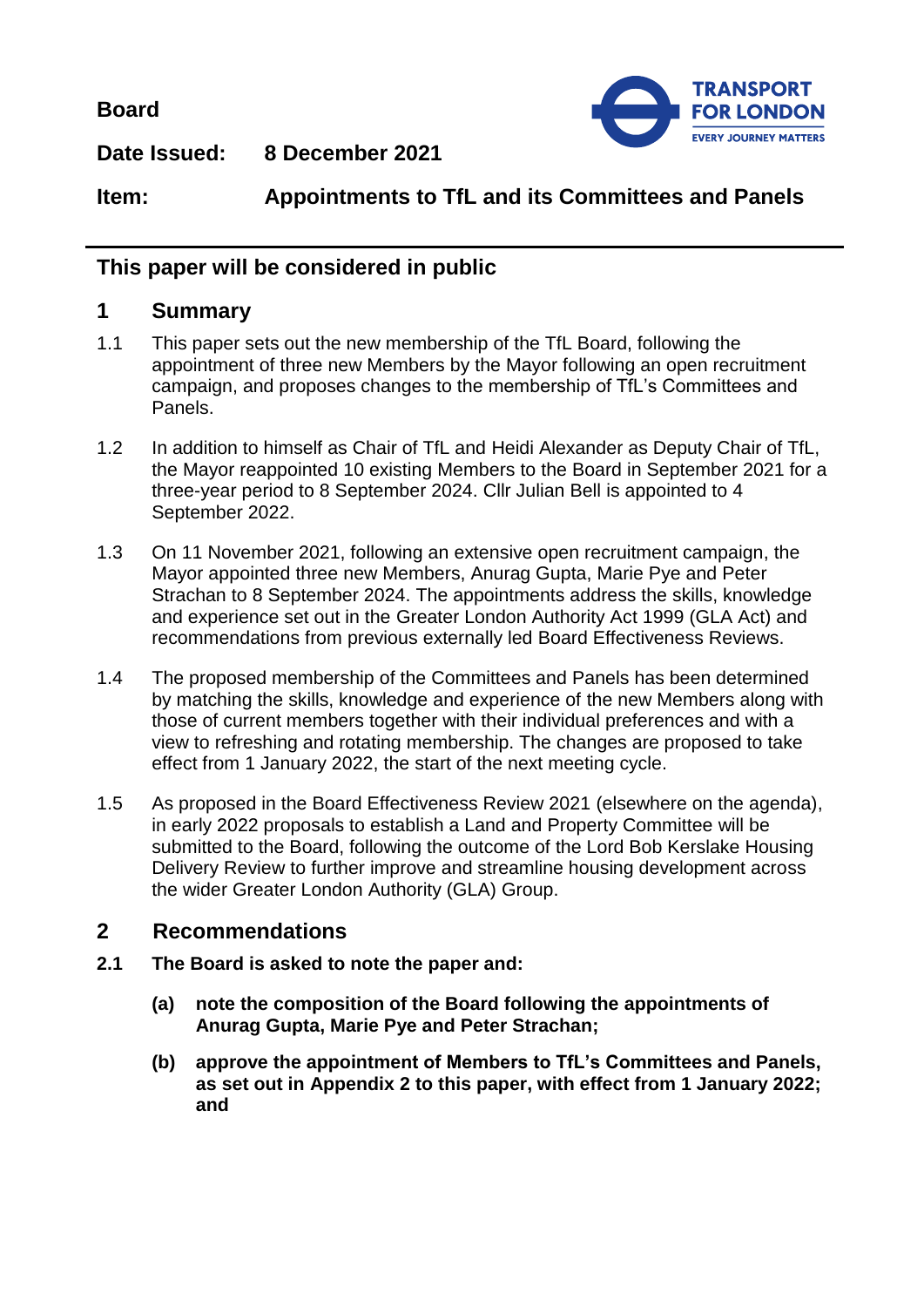**(c) note the proposed appointment of Members to a new Land and Property Committee of the Board, as set out in Appendix 3 to this paper, subject to the establishment of such a committee by the Board at a future Board meeting.** 

## **3 Mayoral Appointments of Members to the TfL Board**

### **Recruitment, size and composition considerations**

- 3.1 Under the GLA Act, the Mayor appoints between eight and 17 Members to TfL, with reference to prescribed considerations in relation to the knowledge, skills and expertise of the Board and interests that must be represented. The Mayor has also considered the recommendations from the externally led Board Effectiveness Reviews in 2015 and 2019. The list of representative roles and knowledge, skills and experience considerations is set out in Appendix 1.
- 3.2 The 2015 recommendations included improving the diversity of the Board, reducing the size of the Board and consideration of additional knowledge, skills and experience beyond the GLA Act requirements. These were addressed in the appointments made from 2016 onwards with the most diverse Board TfL has ever had, a reduction in size to an average of 15 Members and a broader range of knowledge, skills and experience.
- 3.3 The 2019 external review recommended that the Mayor review the membership of TfL (following the Mayoral election) with a view to:
	- (a) maintaining the progress made on gender diversity;
	- (b) further improving the progress made on ethnic diversity;
	- (c) improving age diversity on the Board and how to better engage in the Board's decision-making; and
	- (d) using staggered terms of appointment to facilitate this and future succession planning.
- 3.4 The coronavirus pandemic resulted in the Mayoral and London Assembly elections being deferred from May 2020 to May 2021 and had a significant impact on TfL's finances and operations. To ensure continuity, the Mayor extended to September 2021 the appointments of Members whose term of appointment was due to expire in September 2020. The appointments were made in the knowledge that two Members were likely to leave during or at the end of that period and this subsequently happened, with Ron Kalifa OBE leaving in May 2021 and Dr Alice Maynard leaving in September 2021.

### **Appointment of TfL Members**

3.5 Following the deferred Mayoral election in May 2021, the Mayor reappointed himself as the Chair of TfL and, following a London Assembly Confirmation Hearing, reappointed the Deputy Mayor for Transport, Heidi Alexander, as the Deputy Chair of TfL.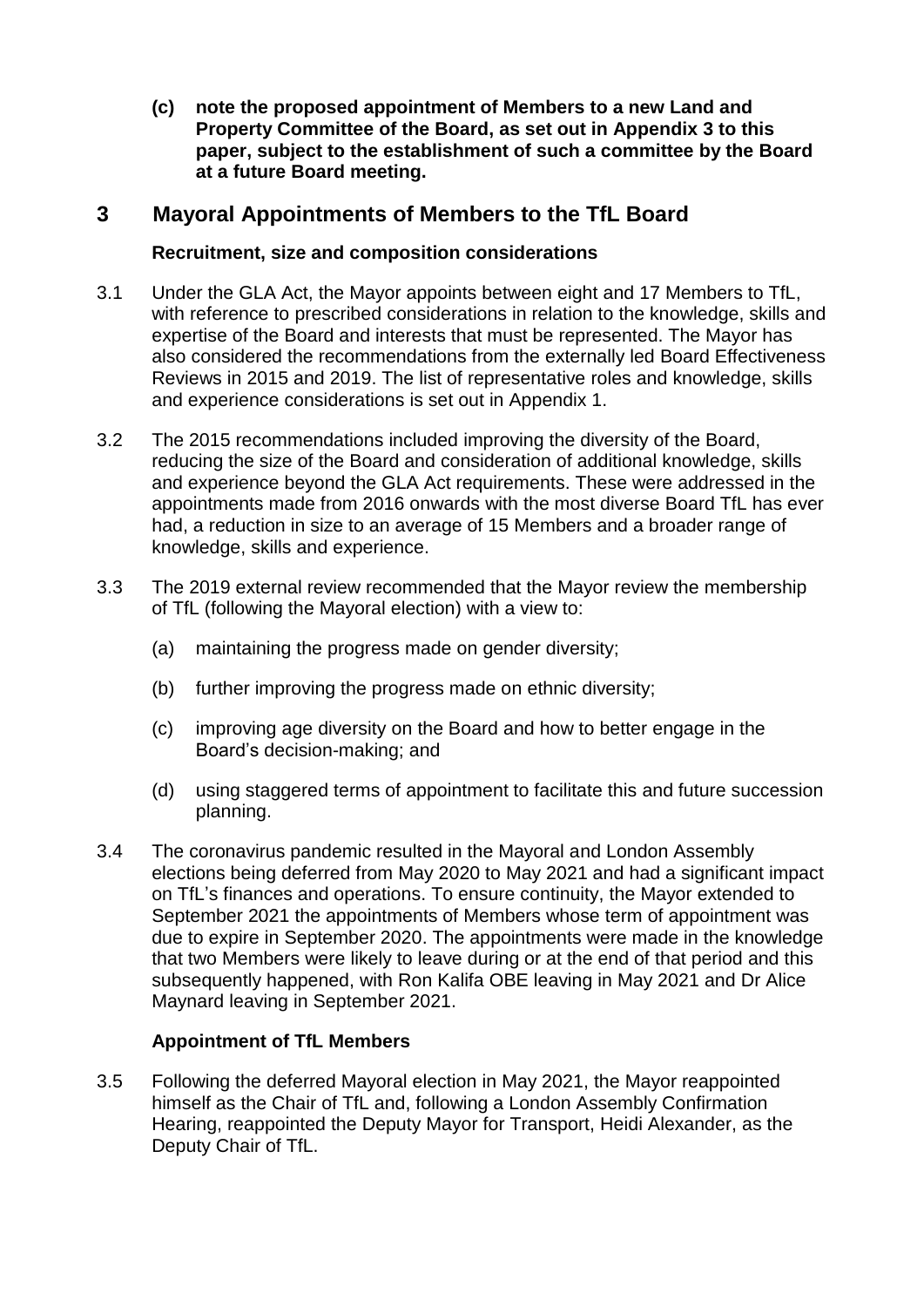- 3.6 In September 2021, the Mayor reappointed the following Members, whose terms of appointment expired on 5 September 2021, until 8 September 2024: Kay Carberry CBE, Prof. Greg Clark CBE, Bronwen Handyside, Anne McMeel, Dr Mee Ling Ng OBE, Dr Nelson Ogunshakin OBE, Mark Phillips, Dr Nina Skorupska CBE FEI, Dr Lynn Sloman MBE and Ben Story. Cllr Julian Bell's appointment to the Board is until 4 September 2022.
- 3.7 After an extensive and open recruitment process, a high-quality short list of candidates were selected for interview. Following interviews, the Mayor appointed the following new Members to the Board on 11 November 2021 until 8 September 2024:

### **Anurag Gupta**

Anurag has strong global transport experience covering the energy and infrastructure sectors (e.g. transport, rail, social, health) including experience of LA Metro, Crossrail, Saudi Arabia's metro and Thames Water. He has strong finance experience and is currently Chief Risk Officer and Chief Operating Officer at Sequoia Investment Management Company, UK. His experience includes hands on experience working on the Indian railway. He has extensive experience in infrastructure investment, finance and management. He is an experienced Board member and has contributed to Canada's National History Society as its Audit Committee chair.

### **Marie Pye**

Marie is a previous member and chair of TfL's Independent Disability Advisory Group (IDAG) and as a Labour councillor was a member of the cabinet at the London Borough of Waltham Forest. She has a broad range of experience covering transport and infrastructure in addition to inclusion and accessibility. Marie is currently a member of the Consumer Expert Panel for the Office of Rail and Road and a member of the London Legacy Development Corporation. She has extensive experience including the Premier League, the Department for Environment, Food and Rural Affairs and as the Women's Local Government Commissioner.

### **Peter Strachan**

Peter has over 40 years' experience in transport across all modes: rail, light rail, bus, ferry and roads. He has held senior positions leading train operating companies and in Railtrack and Network Rail and has been responsible for infrastructure and system operations. He has strong global experience as CEO of TransLink in Brisbane and South East Queensland. Peter has extensive nonexecutive experience and is currently the chair of North East Ambulance Service NHS Foundation Trust, serves on the Boards of Merseyrail and Caledonian Sleeper for Serco plc, is a non-executive Board member for Transport for Wales Rail and is a non-executive Director on the Board of UKROEd, the National Driver Offender Retraining scheme.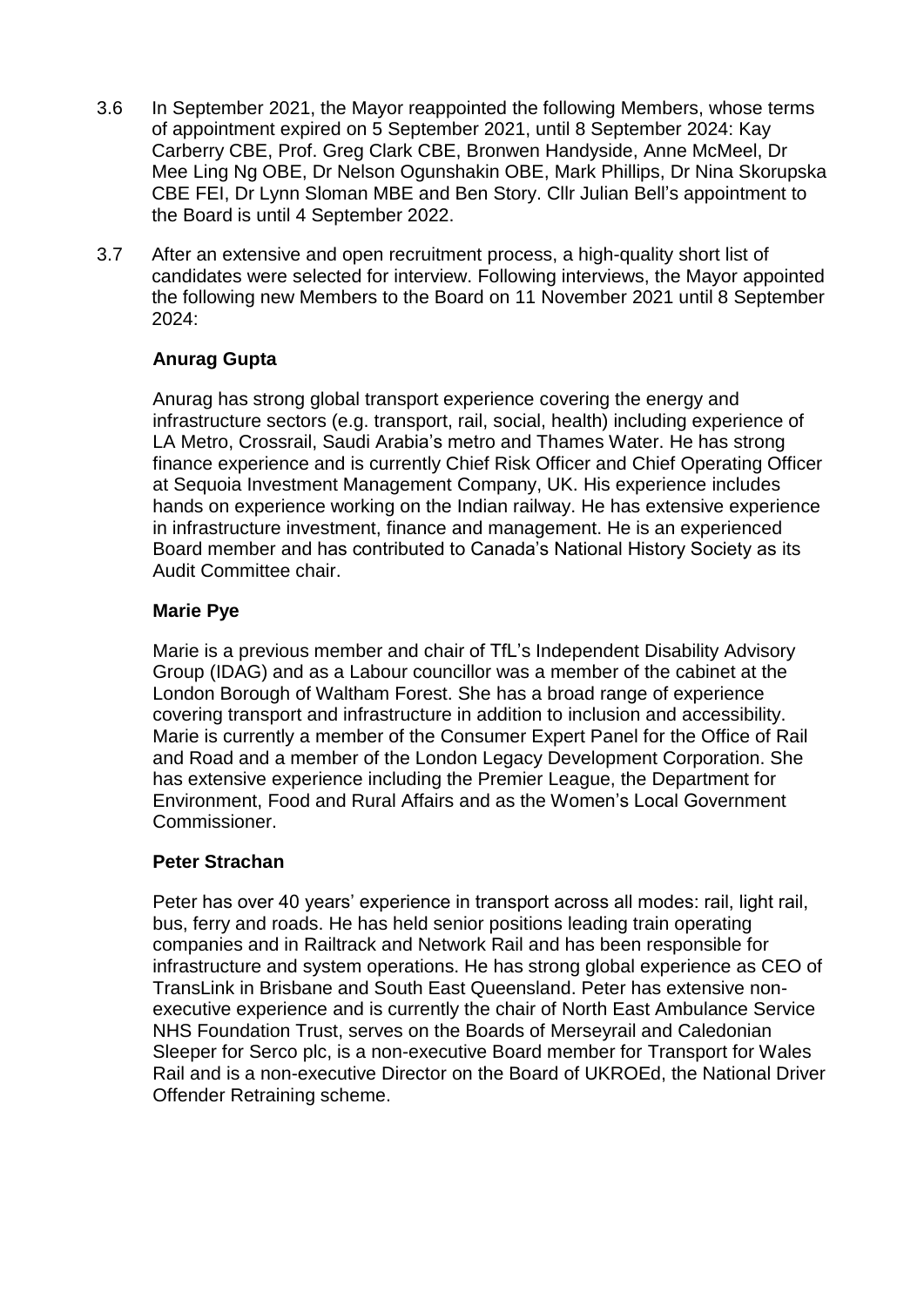- 3.8 As part of the appointments, the Mayor is appointing Peter Strachan (alongside Prof Greg Clark CBE) as one of the two Members to represent the interests of those living, working and studying in areas outside Greater London who use railway passenger services operated by TfL. These Members will be involved in helping to take forward the Mayor's rail devolution agenda.
- 3.9 Biographical information and a declaration of interests for each Member is published on [https://tfl.gov.uk/corporate/about-tfl/how-we-work/corporate](https://tfl.gov.uk/corporate/about-tfl/how-we-work/corporate-governance/board-members)[governance/board-members.](https://tfl.gov.uk/corporate/about-tfl/how-we-work/corporate-governance/board-members)
- 3.10 The appointments take the size of the Board to 16 Members, one more than the average of 15 since 2016. TfL generally appoints Members for a maximum of eight years and, as most Members will have served eight years by September 2024, the increased size is intended to provide the Mayor elected in May 2024 with the opportunity to retain some continuity of Membership from September 2024.

#### **Board Effectiveness Review 2019 Recommendations – diversity**

- 3.11 The Mayor is committed to maintaining and improving the diversity of TfL and this includes its Board. Although the Board is drawn from people wider than London, he aspires for it to match the profile of economically active Londoners. The first Board that he appointed in 2016 created the most diverse Board that TfL had ever had. Following the recent reappointments and new appointments, the diversity of the Board is set out in the table below.
- 3.12 The appointments made from September 2016 greatly increased the diversity of the Board from the previous Mayor's appointments, though they still fell short of the London aspiration for BAME and disabled people. The changes in membership in 2021 and the increase in the size of the Board mean the women/men ratio almost matches the London target. BAME representation almost matches the 2016 appointments but is below the London aspiration. There has been a decrease in the representation of disabled people to the pre-2016 level, though the Board has sought more information on and engagement with IDAG. The 2019 Board Effectiveness Review suggested a review of the age profile of Members. This remains a challenge, due to the broad range of knowledge, skills and experience required from the Board to provide the strategic oversight required for an organisation the size and complexity of TfL. Further consideration is being given as to how the views of younger people can be considered in Board decisions.

| <b>Diversity</b> | London<br>2021 | <b>Board</b><br>pre-2016 | <b>Board</b><br>2016 | <b>Board</b><br>2021 |
|------------------|----------------|--------------------------|----------------------|----------------------|
| Women            | 51%            | 23%                      | 60%                  | 50%                  |
| Men              | 49%            | 77%                      | 40%                  | 50%                  |
| <b>BAME</b>      | 39%            | $0\%$                    | 27%                  | 25%                  |
| <b>Disabled</b>  | 18%            | 6%                       | 13%                  | 6%                   |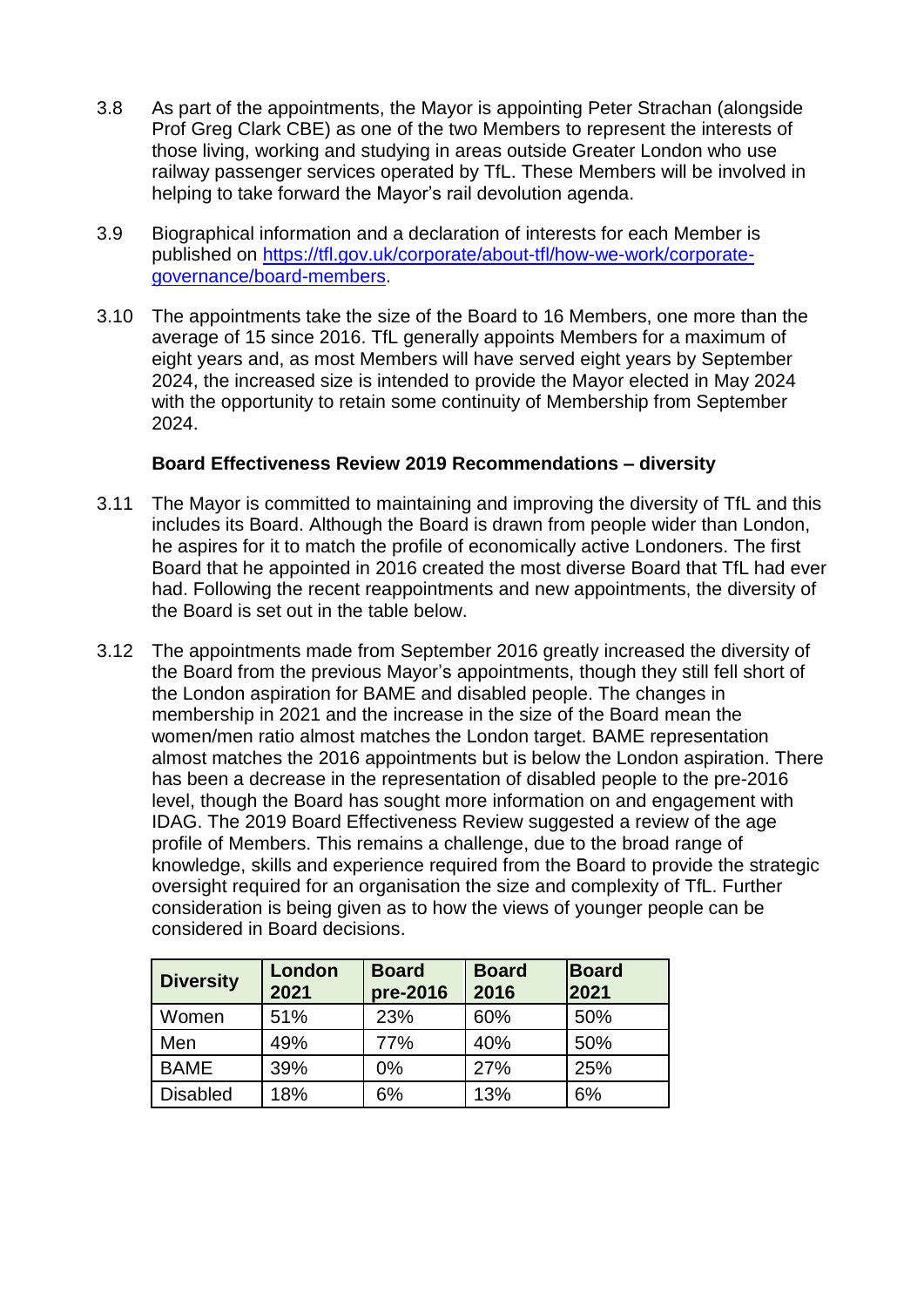### **Board Effectiveness Review 2019 Recommendations – Member support**

- 3.13 The final outstanding recommendation from the review is that TfL should cconsider whether additional buddying arrangements between Members and management could be put in place (particularly across differing portfolio areas) to further enhance the use of Member skills within the Board environment. Good and regular engagement exists between Members and the Executive Committee outside of the meeting structure – this was particularly evident during the pandemic – including through regular briefings and site visits.
- 3.14 Each of the new Members has received induction materials and arrangements are being put in place to meet with members of the Executive Committee and other key staff and for other briefings and visits as appropriate.

## **Terms of appointment and remuneration**

3.15 The terms of appointment of Members are published on tfl.gov.uk. Members remuneration has been held at the reduced rates set in 2016. The base fee is £16,000 with additional fees for membership of Committees and Panels at £1,000 per appointment and £2,000 if appointed as the Chair of a Committee or Panel. The maximum amount paid to a Member each year is capped at £20,000.

## **4 Appointments to Committees and Panels**

4.1 Board Effectiveness Reviews have shown the decision-making structure agreed in 2016 to be robust and effective. Apart from the two Committees discussed below, there are no proposals to change the structure at present, but it will continue to be kept under review.

## **(a) Elizabeth Line Committee**

4.2 A special purpose Elizabeth Line Committee was established in October 2020 as TfL and the Department for Transport agreed changes to the governance to help drive the delivery of the Crossrail project and the Elizabeth line into service. The future of the Committee will be reviewed in autumn 2022.

## **(b) Establishment of a Land and Property Committee**

- 4.3 The Mayor is committed to tackling the housing crisis in London and has appointed Lord Bob Kerslake to lead a Housing Delivery Review to further improve and streamline housing development across the wider GLA Group and deliver more of the genuinely affordable homes Londoners need. The review is expected to report shortly.
- 4.4 The effective use of TfL's land to generate income and to contribute to the Mayor's housing ambition are an important contribution to TfL's Financial Sustainability Plan.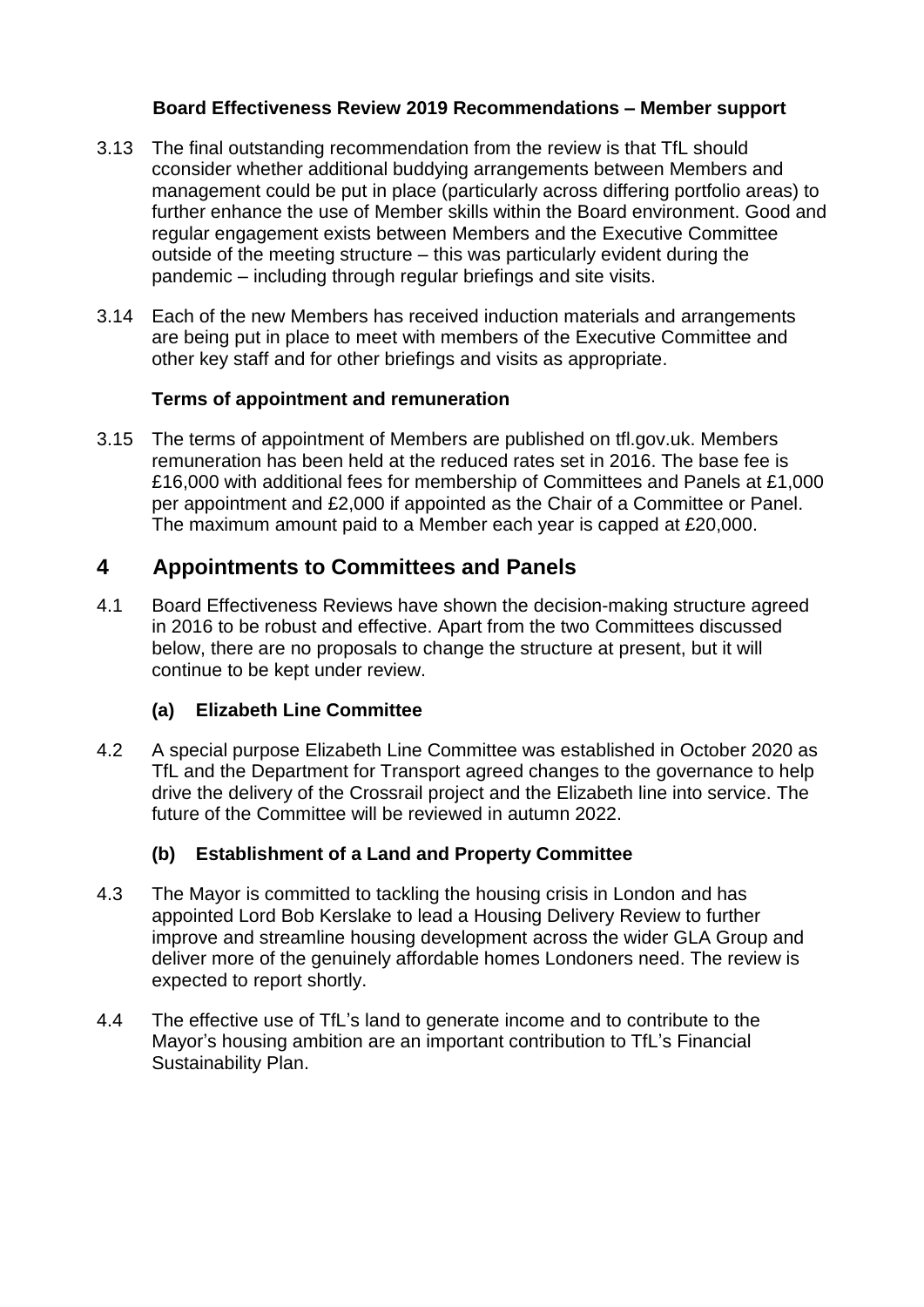- 4.5 Further to discussions between the Deputy Mayors for Transport and Housing, and assuming any recommendations from the Kerslake review are in alignment, it is proposed that TfL establish a Land and Property Committee from April 2022. The Committee will be supported by the Commercial Development Advisory Group and its membership is likely to include non-voting external members with specialist housing and development experience.
- 4.6 Proposals to establish a Land and Property Committee, including its membership, Terms of Reference and consequential changes to Standing Orders and the Terms of Reference of the Finance Committee, will be submitted to the Board for approval in 2022.

### **Proposed appointments to Committees and Panels**

- 4.7 The Membership of the Committees and Panels has remained generally unchanged since 2016. In line with good practice to occasionally refresh and rotate appointments to ensure a diversity of views, a number of changes are proposed, in addition to appointments that reflect the skills, knowledge, expertise and preferences of the three new Members.
- 4.8 The proposed Committee and Panel membership is set out in Appendix 2. Indicative membership of a new Land and Property Committee is set out at Appendix 3 but will be subject to a formal decision by the Board in 2022, when non-voting external members of this committee will also be confirmed.

#### **List of appendices to this report:**

Appendix 1: GLA Act requirements and Deloitte Review recommendations Appendix 2: Proposed appointments to TfL's Committees and Panels Appendix 3: Indicative membership of the proposed Land and Property Committee

### **List of Background Papers:**

GLA Act Deloitte Board Effectiveness Review 2015 (submitted to the Board on 17 December 2015) and 2019 (submitted to the Board on 18 September 2019)

Contact Officer: Howard Carter, General Counsel Email: [HowardCarter@tfl.gov.uk](mailto:HowardCarter@tfl.gov.uk)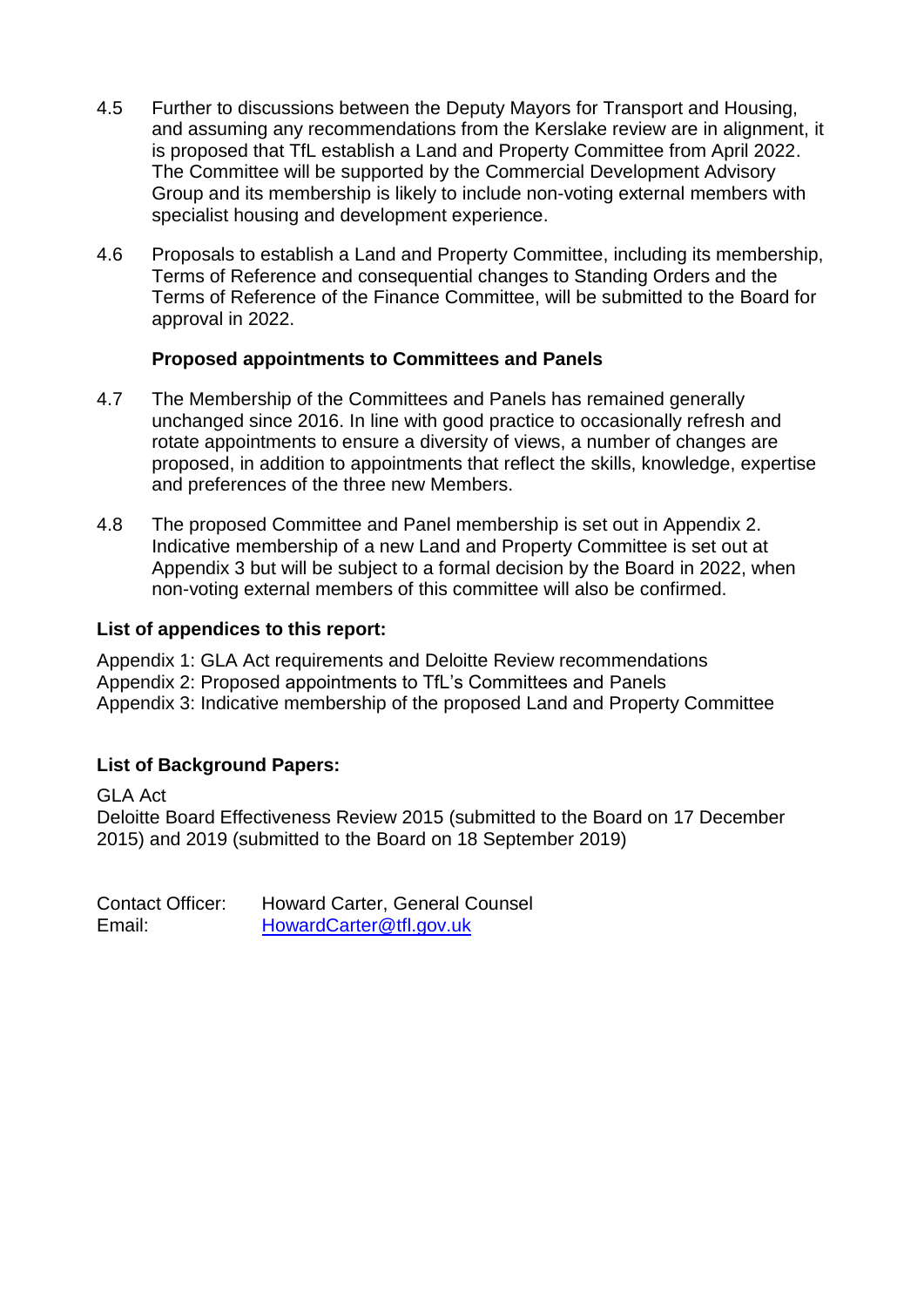## **GLA Act requirements and Deloitte Review recommendations**

- 1.1 Under the GLA Act the Mayor is required when appointing Members:
	- (a) to secure that at least two members are able to represent the interests of those living, working and studying in areas outside Greater London who use railway passenger services operated by TfL
	- (b) to have regard to the desirability of ensuring Members between them have experience of:
		- (i) transport (including in particular the impact of transport on business and the environment);
		- (ii) finance and commerce;
		- (iii) national and local government;
		- (iv) the management of organisations; and
		- (v) organisation of trade unions or matters relating to workers generally; and
		- (c) to ensure that the membership of TfL represents the interests in relation to transport of women and of persons who require transport which is accessible to persons with mobility problems.
- 1.2 The 2015 Deloitte review recommended that the Mayor also consider the following broad range of experience and skills:
	- (a) major infrastructure and regeneration;
	- (b) train engineering and manufacturing;
	- (c) urban space planning;
	- (d) environment and sustainability;
	- (e) business and consumer experience;
	- (f) digital technology;
	- (g) marketing and communications;
	- (h) big data, analytics and mobile communications;
	- (i) retail and customer service;
	- (j) treasury and government funding;
	- (k) health and safety; and
	- (l) change management.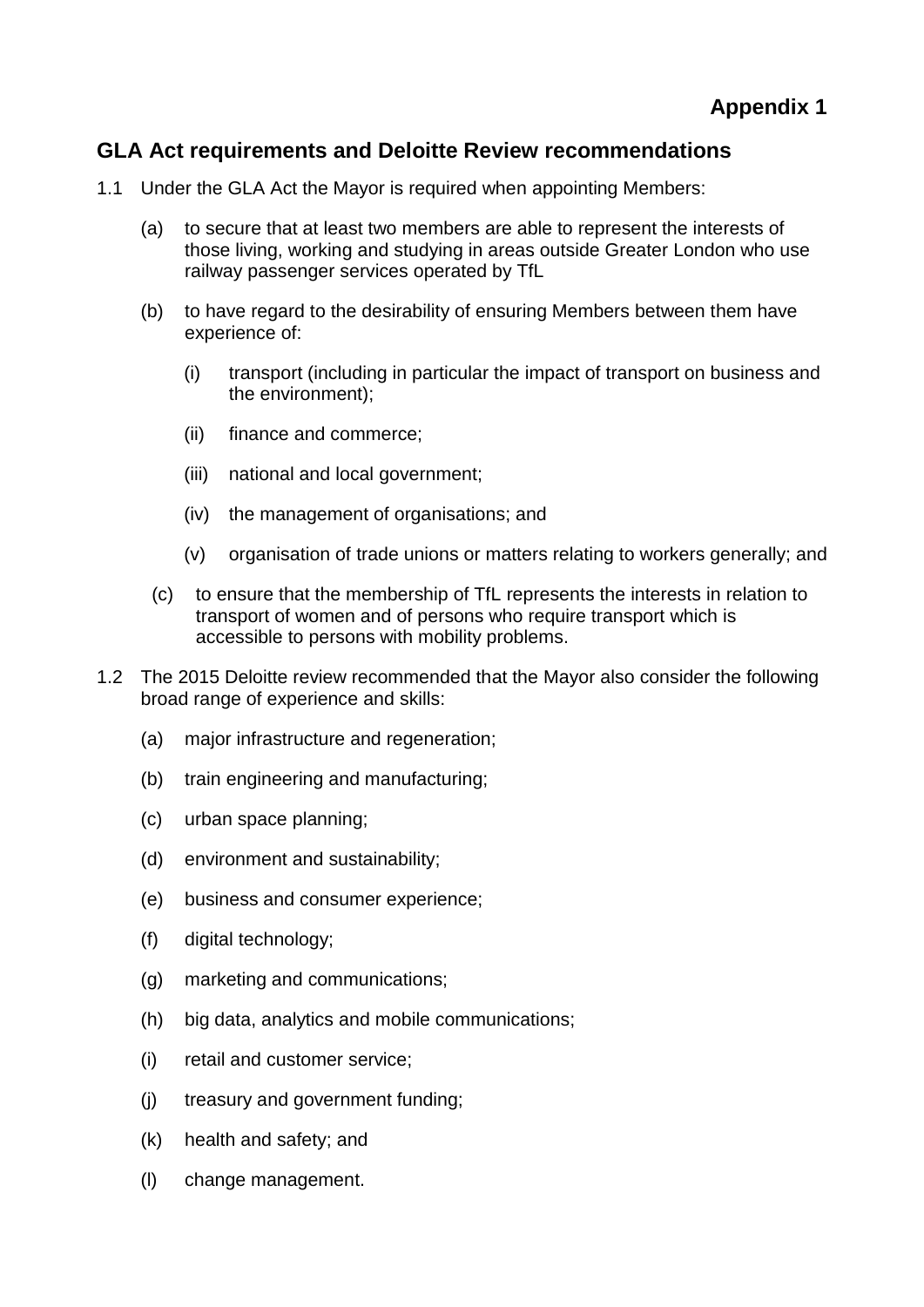- 1.3 The 2019 Deloitte review recommended that the Mayor review the membership of TfL with a view to:
	- (a) maintaining the progress made on gender diversity;
	- (b) further improving the progress made on ethnic diversity;
	- (c) improving age diversity on the Board and how to better engage in the Board's decision-making;
	- (d) using staggered terms of appointment to facilitate this and future succession planning; and
	- (e) consider the appointment of a member of London Councils (appointment made 26 February 2020).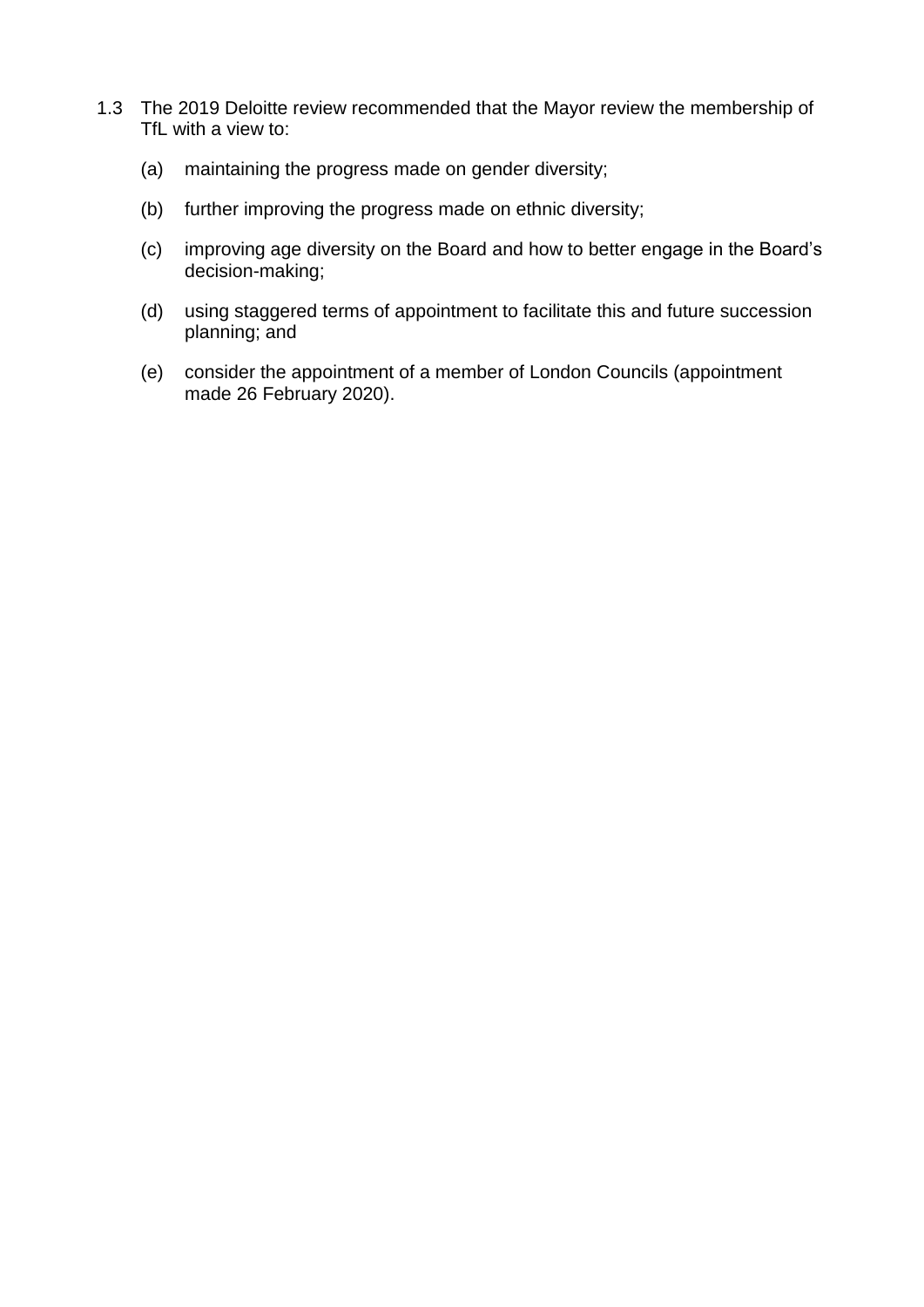## **Membership of TfL's Committees and Panels**

From 1 January 2022

## **TfL Board**

| Sadiq Khan (Chair)                            | Dr Mee Ling Ng OBE       |
|-----------------------------------------------|--------------------------|
| Heidi Alexander (Deputy Chair)                | Dr Nelson Ogunshakin OBE |
| <b>Cllr Julian Bell</b>                       | <b>Mark Phillips</b>     |
| <b>Kay Carberry CBE</b>                       | Marie Pye                |
| Prof Greg Clark CBE                           | Dr Nina Skorupska CBE    |
| Anurag Gupta                                  | Dr Lynn Sloman MBE       |
| <b>Bronwen Handyside</b>                      | <b>Ben Story</b>         |
| Anne McMeel                                   | Peter Strachan           |
| <b>Government Special Representatives (2)</b> |                          |
| <b>Andrew Gilligan</b>                        | <b>Becky Wood</b>        |

| <b>Audit and Assurance Committee</b> | <b>Elizabeth Line Committee</b>  |
|--------------------------------------|----------------------------------|
| Mark Phillips (Chair)                | Heidi Alexander (Chair)          |
| Anurag Gupta (Vice Chair)            | Anne McMeel (Vice-Chair)         |
| <b>Cllr Julian Bell</b>              | Prof Greg Clark CBE              |
| <b>Kay Carberry CBE</b>              | Dr Nelson Ogunshakin OBE         |
| Dr Mee Ling Ng OBE                   | <b>Mark Phillips</b>             |
|                                      | Sarah Atkins (non-voting)        |
|                                      | <b>Government Representative</b> |
|                                      | Kathryn Cearns OBE               |

| <b>Finance Committee</b>                 | <b>Programmes and Investment</b>         |  |
|------------------------------------------|------------------------------------------|--|
|                                          | <b>Committee</b>                         |  |
| Anne McMeel (Chair)                      | Ben Story (Chair)                        |  |
| Ben Story (Vice Chair)                   | Dr Nelson Ogunshakin OBE (Vice Chair)    |  |
| Heidi Alexander                          | Heidi Alexander                          |  |
| <b>Prof Greg Clark CBE</b>               | <b>Cllr Julian Bell</b>                  |  |
| Anurag Gupta                             | Dr Lynn Sloman MBE                       |  |
| Dr Nina Skorupska CBE                    | Peter Strachan                           |  |
| <b>Government Special Representative</b> | <b>Government Special Representative</b> |  |
| <b>Becky Wood</b>                        | <b>Becky Wood</b>                        |  |

| <b>Remuneration Committee</b> | <b>Customer Service and Operational</b> |  |
|-------------------------------|-----------------------------------------|--|
|                               | <b>Performance Panel</b>                |  |
| Kay Carberry CBE (Chair)      | Dr Mee Ling Ng OBE (Chair)              |  |
| Peter Strachan (Vice Chair)   | Marie Pye (Vice Chair)                  |  |
| Heidi Alexander               | <b>Bronwen Handyside</b>                |  |
| Dr Nelson Ogunshakin OBE      | Dr Lynn Sloman MBE                      |  |
|                               | Peter Strachan                          |  |
|                               |                                         |  |
|                               |                                         |  |
|                               |                                         |  |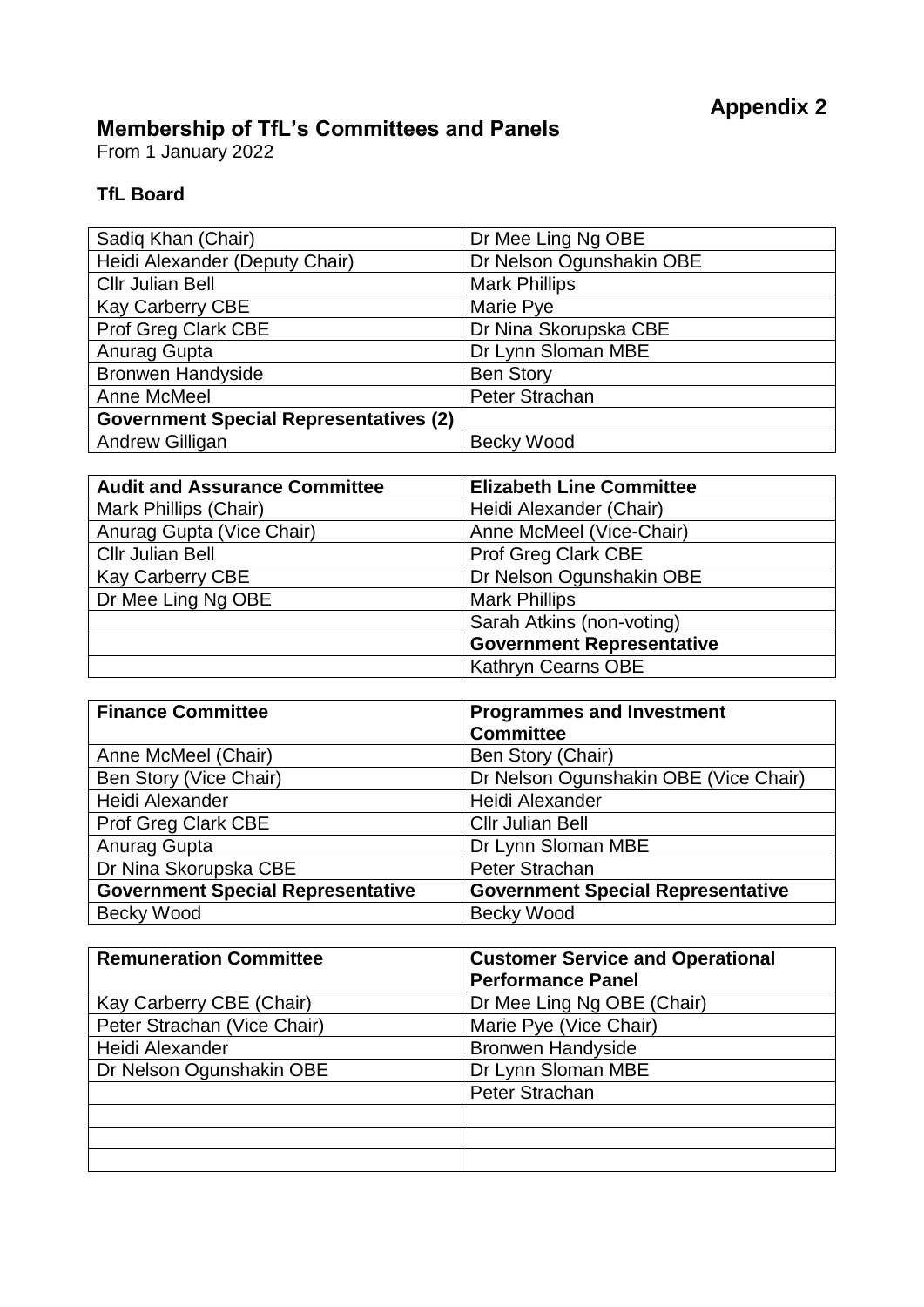| <b>Safety Sustainability and Human</b> |
|----------------------------------------|
| <b>Resources Panel</b>                 |
| Dr Lynn Sloman MBE (Chair)             |
| Nina Skorupska (Vice Chair)            |
| <b>Bronwen Handyside</b>               |
| Dr Mee Ling Ng OBE                     |
| <b>Mark Phillips</b>                   |
| Marie Pye                              |
|                                        |

### **Rail User Representatives**

Members appointed to represent the interests of those living, working and studying in areas outside Greater London who use railway passenger services operated by TfL

Prof Greg Clark CBE (south of London) Peter Strachan (north of London)